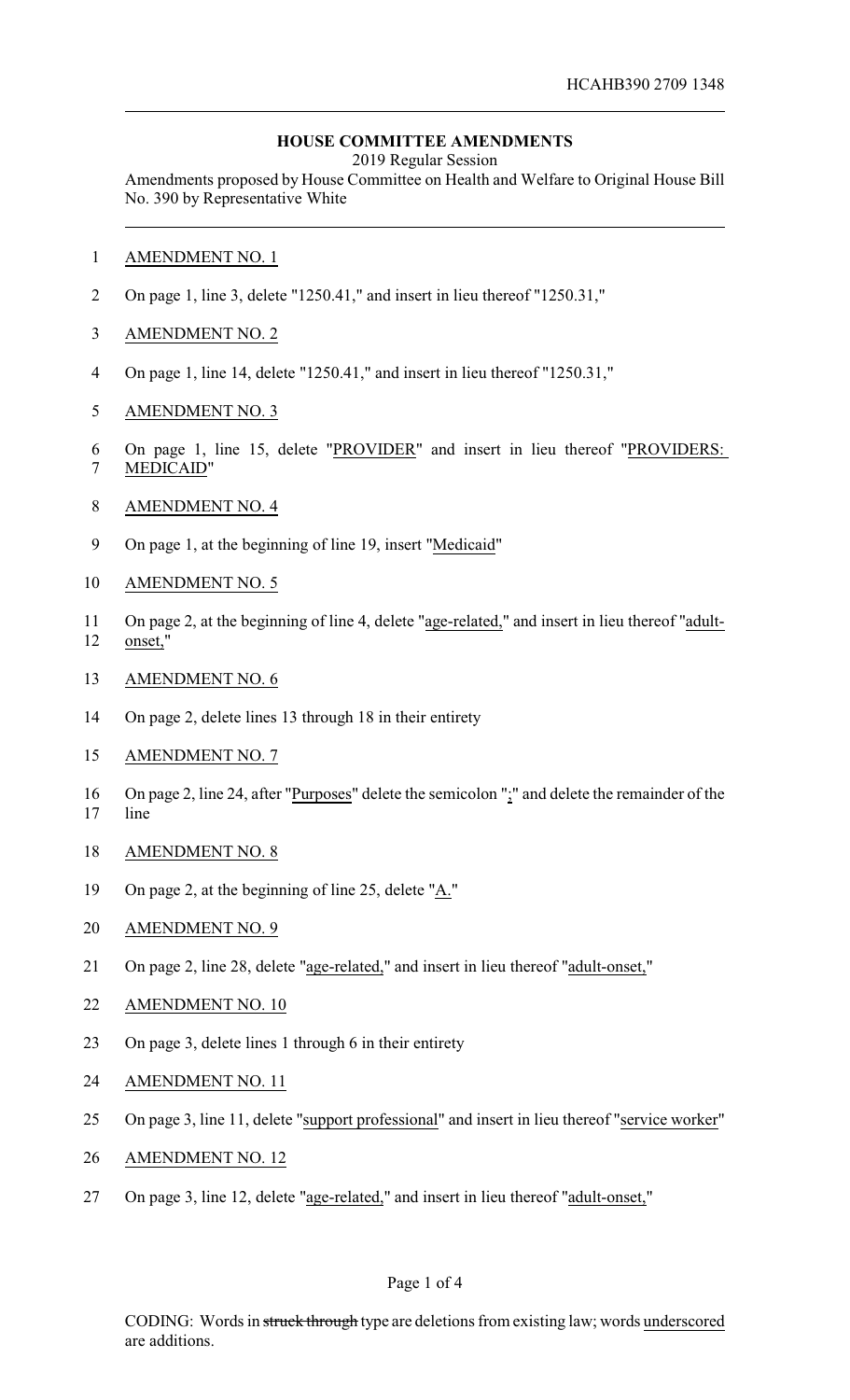- AMENDMENT NO. 13
- On page 3, line 17, delete "Personal" and insert in lieu thereof "Person-centered"
- AMENDMENT NO. 14
- 4 On page 3, line 23, after "for a" and before "service" insert "Medicaid"
- AMENDMENT NO. 15
- On page 3, line 24, after "for a" and before "service" insert "Medicaid"
- AMENDMENT NO. 16
- On page 3, line 26, after "adjust" and before "reimbursement" insert "Medicaid"
- AMENDMENT NO. 17
- On page 3, line 27, after "by the" and before "reimbursement" insert "Medicaid"
- AMENDMENT NO. 18
- 12 On page 4, line 1, after "means a" and before "person" insert "Medicaid-eligible" and after "intellectual," delete the remainder of the line
- AMENDMENT NO. 19
- On page 4, at the beginning of line 2, delete "related," and insert in lieu thereof "adult-onset."
- AMENDMENT NO. 20
- 18 On page 4, line 3, after "for a" and before "service" insert "Medicaid"
- AMENDMENT NO. 21
- 20 On page 4, line 9, after "department" insert a period "." and delete the remainder of the line
- AMENDMENT NO. 22
- On page 4, delete line 10 in its entirety
- 23 AMENDMENT NO. 23
- On page 4, line 11, delete "personal" and insert in lieu thereof "person-centered"
- AMENDMENT NO. 24
- On page 4, line 12, after "specific" delete the remainder of the line and insert in lieu thereof "Medicaid services authorized for a"
- AMENDMENT NO. 25
- 29 On page 4, line 15, delete "support professionals" and insert in lieu thereof "service workers"
- and after "provide a" and before "service" insert "Medicaid"
- AMENDMENT NO. 26
- On page 4, at the beginning of line 21, delete "A."

## Page 2 of 4

CODING: Words in struck through type are deletions from existing law; words underscored are additions.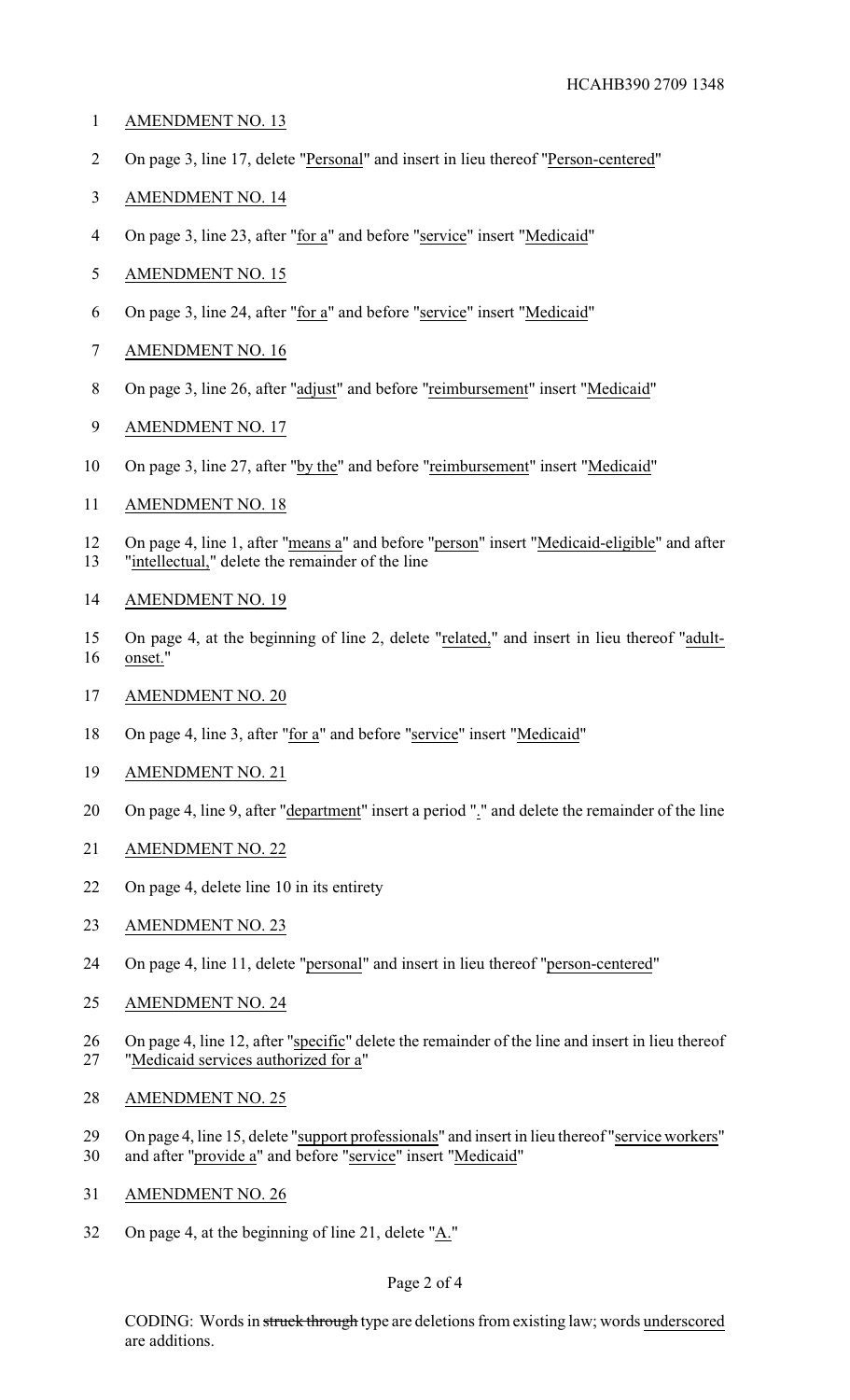- AMENDMENT NO. 27
- On page 4, after line 25, delete the remainder of the page
- AMENDMENT NO. 28
- 4 On page 5, line 2, after "all" and before "rates" insert "new rates or changes to"
- AMENDMENT NO. 29
- On page 5, line 10, after "reliability." delete the remainder of the line and delete line 11 in its entirety
- AMENDMENT NO. 30
- On page 5, delete lines 17 through 20 in their entirety
- AMENDMENT NO. 31
- On page 5, line 21 delete "(4)" and insert in lieu thereof "(3)" and delete "both"
- AMENDMENT NO. 32
- On page 5, delete lines 22 through 28 in their entirety and insert in lieu thereof "Medicaid, Medicaid 1915(c) waivers, and Medicaid managed care programs."
- AMENDMENT NO. 33
- On page 6, line 7, delete "age-related," and insert in lieu thereof "adult-onset,"
- AMENDMENT NO. 34
- On page 6, between lines 19 and 20, insert the following:
- "§1250.15. Rate implementation; conditions
- 20 Implementation of any new Medicaid reimbursement methodology as defined in this Part shall be contingent upon approval by the Centers for Medicare and Medicaid Services and the Joint Legislative Committee on the Budget. Additionally, the department shall not implement anynew Medicaid reimbursement rate developed pursuant to the provisions of this Part unless the legislature makes a specific appropriation for such purpose."
- AMENDMENT NO. 35
- On page 6, after line 21, delete the remainder of the page and on page 7, delete lines 1 28 through 10 in their entirety
- AMENDMENT NO. 36
- On page 7, at the beginning of line 11, delete "B." and insert in lieu thereof "A."
- AMENDMENT NO. 37
- On page 7, at the beginning of line 13, delete "shall" and insert in lieu thereof "may"
- AMENDMENT NO. 38
- On page 7, at the beginning of line 16, delete "C." and insert in lieu thereof "B."

# Page 3 of 4

CODING: Words in struck through type are deletions from existing law; words underscored are additions.